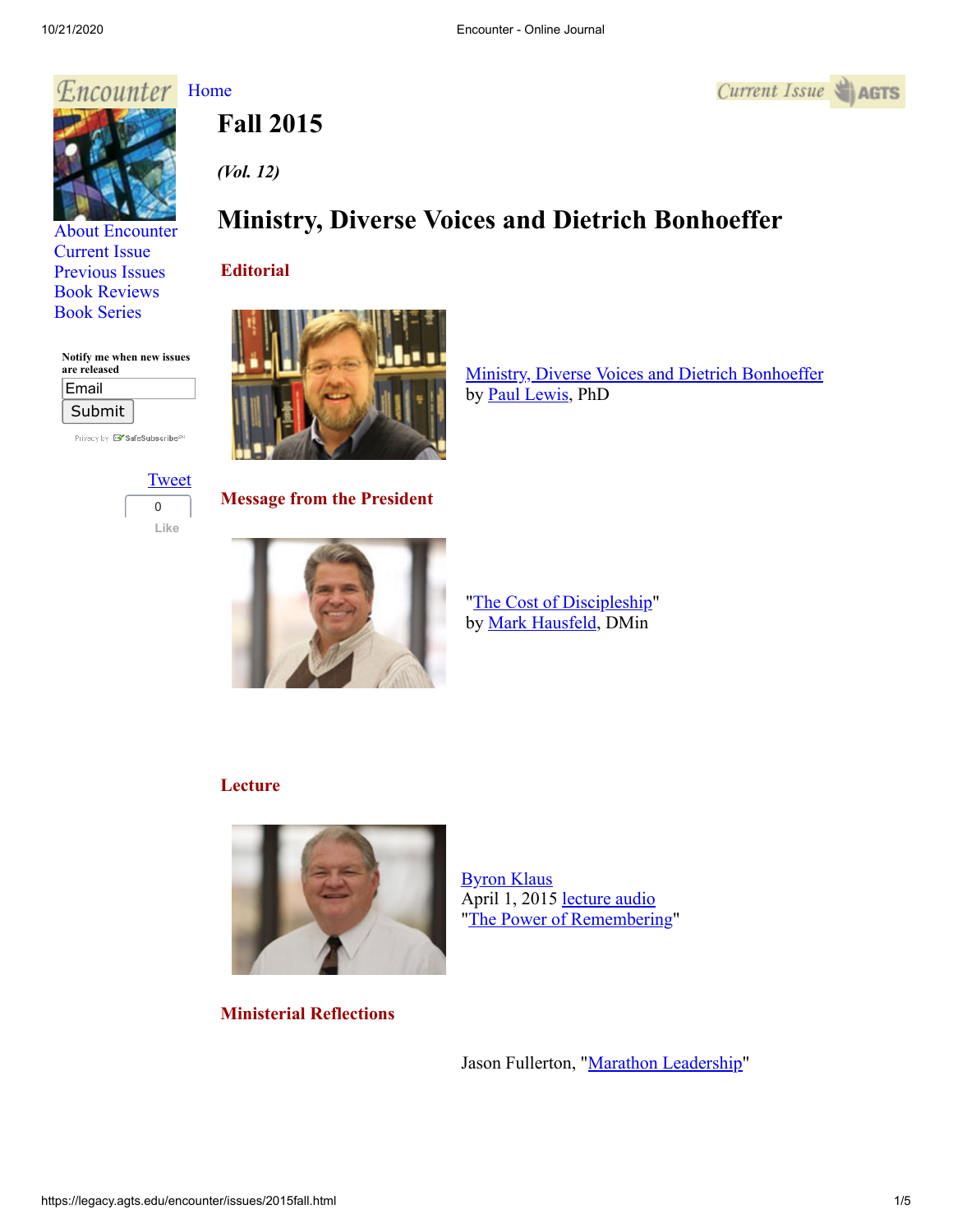



[Lance Sharpe, "From a Pentecostal Perspective: Can](https://legacy.agts.edu/encounter/articles/2015_Fall/Sharpe_Article_Rev.pdf) Modern Healthcare Chaplaincy Be Genuinely Missional?"

#### **Featured Articles**









[Fay Niemann, "Discovering a Woman's Divine](https://legacy.agts.edu/encounter/articles/2015_Fall/Niemann_Discovering_a_Woman%20) Design"

Gwenda Plummer, "Christian Marriages: [Exemplifying the Love of Christ to a Hurting World"](https://legacy.agts.edu/encounter/articles/2015_Fall/Plummer_Article_Rev.pdf)

Helen Kim, "Dialogical Discipleship: Converging Discipleship with Daily Life through [Coaching Skills for Transformative Encounters with](https://legacy.agts.edu/encounter/articles/2015_Fall/Kim_Dialogical_Discipleship_Rev.pdf) God in the Ordinary Places of Life"

Dave Cole, "The Outward-focused Church: Leadership Training for Established Northwest Ministry Network Churches to Transition Church [Culture from Inward-focused to Outward-focused"](https://legacy.agts.edu/encounter/articles/2015_Fall/Cole_Article_Rev.pdf)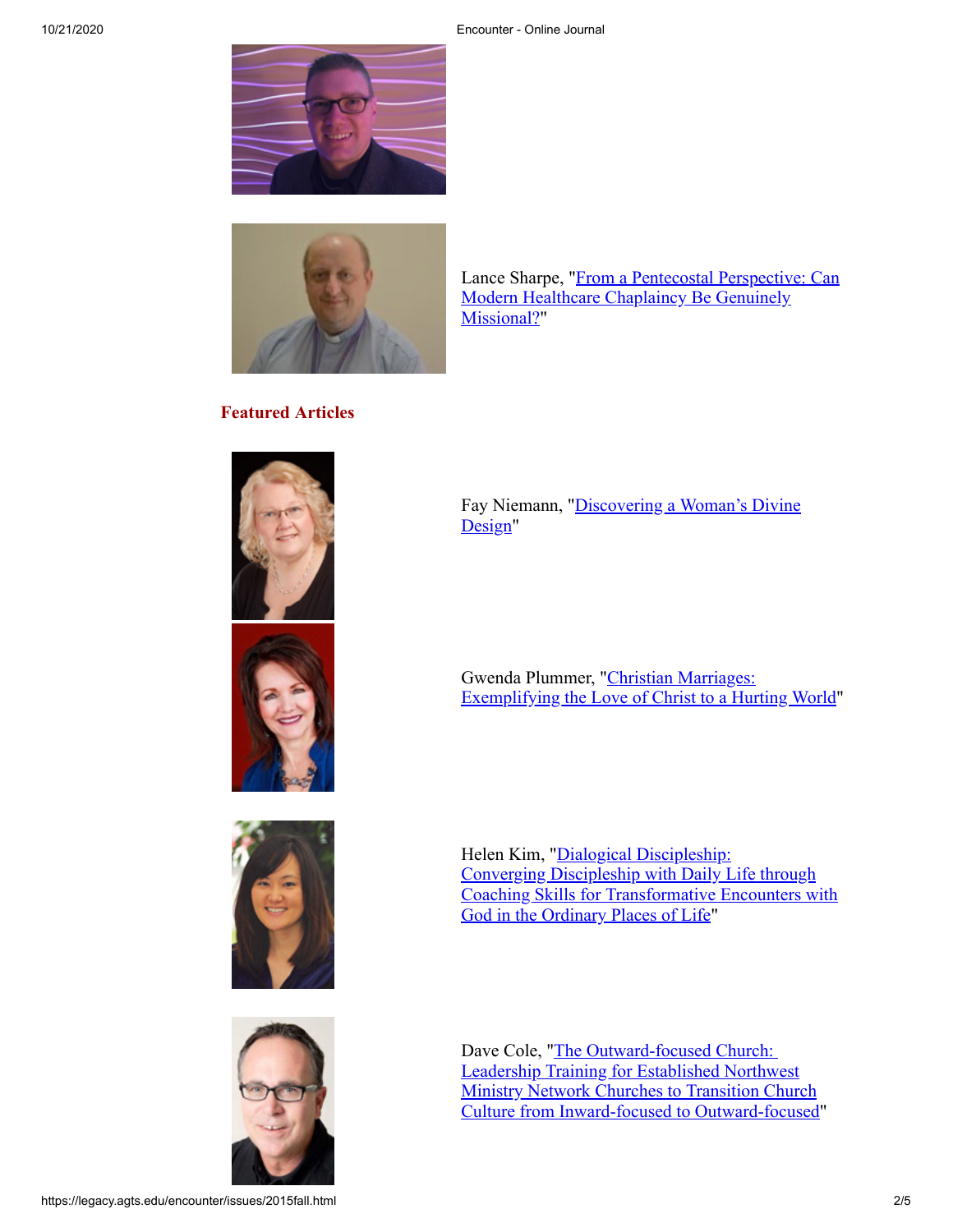





**Review Essay: Response**



[Kent Duncan, "The Blue-collar Challenge:](https://legacy.agts.edu/encounter/articles/2015_Fall/Duncan__The_Blue-Collar_Challenge_Article_Rev.pdf) Connecting Faith and Human Labor"

[Troy Jones, "Recalibration: Hope for the North](https://legacy.agts.edu/encounter/articles/2015_Fall/Jones__Recalibration_Essay_Rev.pdf) American Established Church"

[Sam Rockwell, "Identification within the Foursquare](https://legacy.agts.edu/encounter/articles/2015_Fall/Rockwell_Identification_Within_the_Foursquare_Church_Rev.pdf) Church"

[Joseph Quayesi-Amakye, "Church Imperatives in](https://legacy.agts.edu/encounter/articles/2015_Fall/Church_Imperatives_in_Ghana_Rev.pdf) Ghana's Public Spaces"

Gary Tyra, "*In Defense of* [Defeating Pharisaism"](https://legacy.agts.edu/encounter/articles/2015_Fall/Tyra__InDefense_Of_Defeating_Pharisaism_Final_Rev.pdf)

**Book Reviews**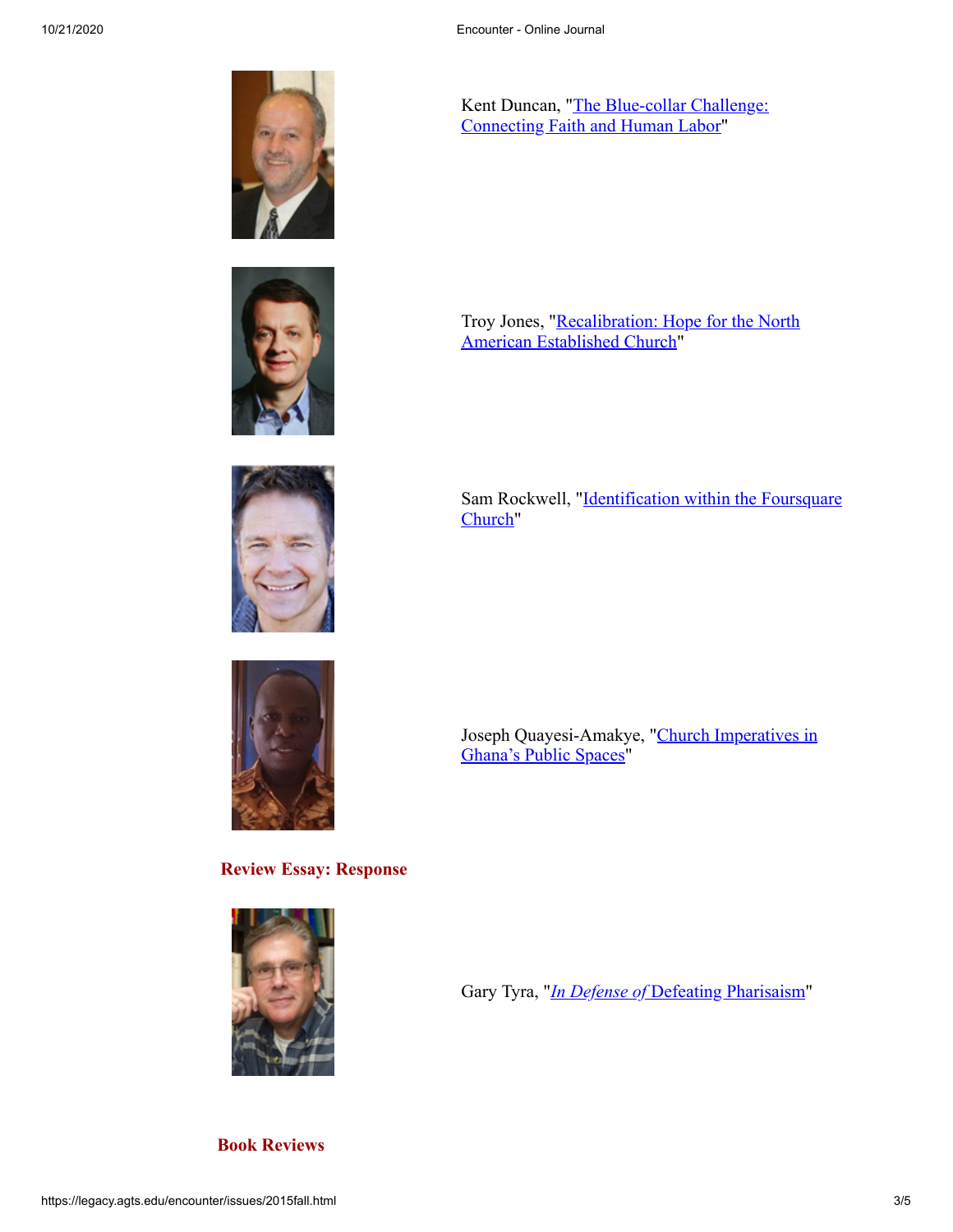10/21/2020 Encounter - Online Journal



John H. Walton, *[The Lost World of Adam and Eve: Genesis 2-3 and the](https://legacy.agts.edu/encounter/book_reviews/2015_Fall/Cotton__Lost_World_of_Adam_and_Eve__%20Book_Review_Rev.pdf) Human Origins Debate* (Downers Grove, IL: InterVarsity Press, 2015) 243 pages. Reviewed by **[Roger D. Cotton](https://legacy.agts.edu/faculty/cotton.html)**, ThD, Professor of Old Testament, Assemblies of God Theological Seminary, Springfield, Mo.



Iain Provan, *[Seriously Dangerous Religion: What the Old Testament Really](https://legacy.agts.edu/encounter/book_reviews/2015_Fall/Cotton__Seriously_Dangerous_Religion__Book_Review_Rev.pdf) Says and Why It Matters* (Waco, TX: Baylor University Press, 2014) 512 pages. Reviewed by **[Roger D. Cotton](https://legacy.agts.edu/faculty/cotton.html)**, ThD, Professor of Old Testament, Assemblies of God Theological Seminary, Springfield, Mo.



Kelly M. Kapic, ed., *[Sanctification: Explorations in Theology and Practice](https://legacy.agts.edu/encounter/book_reviews/2015_Fall/Hallam__Sanctification__Book_review_Rev.pdf)* (Downers Grove, IL: IVP Academic, 2014) 275 pages. Reviewed by **Matthew J. Hallam**, PhD in Biblical Interpretation and Theology Student, Assemblies of God Theological Seminary, Springfield, Mo.



Kimberly Ervin Alexander and James P. Bowers, *What Women Want: [Pentecostal Women Ministers Speak For Themselves](https://legacy.agts.edu/encounter/book_reviews/2015_Fall/McCoy__What_Women_Want__Book_Review_Rev.pdf)* (Lanham, MD: Seymore Press, 2013) 164 pages. Reviewed by **Kristy McCoy**, PhD in Intercultural Studies Student, Assemblies of God Theological Seminary, Springfield, Mo.



Jack Levison, *[Inspired: The Holy Spirit and the Mind of Faith](https://legacy.agts.edu/encounter/book_reviews/2015_Fall/Medina_Inspired_Book_Review_Rev.pdf)* (Grand Rapids. MI.: Eerdmans, 2013) 261 pages. Reviewed by **Vince Medina**, PhD, Professor of Old Testament, Evangel University, Springfield, Mo.



Martin Lindhardt, ed., *[Pentecostalism in Africa: Presence and Impact of](https://legacy.agts.edu/encounter/book_reviews/2015_Fall/Mittelstadt_Pentecostalism_in_Africa__%20Book_Review_Rev.pdf) Pneumatic Christianity in Postcolonial Studies*, Global Pentecostal and Charismatic Studies 15 (Leiden: Brill, 2015)  $x + 387$  pages. Reviewed by **Martin William Mittelstadt**, PhD, Professor of New Testament, Evangel University, Springfield, Mo.



Amos Yong, *[The Future of Evangelical Theology: Soundings from the](https://legacy.agts.edu/encounter/book_reviews/2015_Fall/Olena__Future_of_Evangelical_Theology_BookReview_Rev.pdf) Asian American Diaspora* (Downers Grove, IL: InterVarsity Press, 2014) 249 pages, with subject and author indexes. **Douglas F. Olena**, PhD, Adjunct Professor of Logic and Philosophy, Global University, Springfield, Mo.



Anthony C. Sciglitano, Jr., *Marcion and Prometheus: Balthasar Against [the Expulsion of Jewish Origins from Modern Religious Dialogue](https://legacy.agts.edu/encounter/book_reviews/2015_Fall/Olena__Lois__MarcionandPrometheus_Book_Review_Rev.pdf)* (New York, NY: The Crossroad Publishing Company, 2014) 248 pages. Reviewed by **Lois E. Olena**, DMin ('06), Associate Professor of Practical Theology and Jewish Studies, Assemblies of God Theological Seminary, Springfield, Mo.



David Westerlund, ed., *Global Pentecostalism: Encounters with Other Religious Traditions*[, Library of Modern Religion Series \(London: I. B](https://legacy.agts.edu/encounter/book_reviews/2015_Fall/Palma__Global_Pentecostalism__%20Book_Review_Rev.pdf). Tauris, 2009) 288 pages. Reviewed by **Paul J. Palma**, PhD Cand., Regent Divinity School, Regent University, Virginia Beach, Va. and Partner Representative at the Christian Broadcasting Network, Virginia Beach, Va.



[Brian K. Morely, Mapping Apologetics: Comparing Contemporary](https://legacy.agts.edu/encounter/book_reviews/2015_Fall/Pincombe__Mapping_Apologetics__Book_Review_Rev.pdf) Approaches (Downers Grove: InterVarsity Press, 2015) 365 pages. Reviewed by **Calvin A. Pincombe**, Professor of Philosophy and Apologetics, Evangel University, Springfield, Mo.

[Julia E. M. Cameron, ed., Christ Our Reconciler: Gospel, Church, World;](https://legacy.agts.edu/encounter/book_reviews/2015_Fall/Self__Christ_Our_Reconciler__BookReview_Rev.pdf)